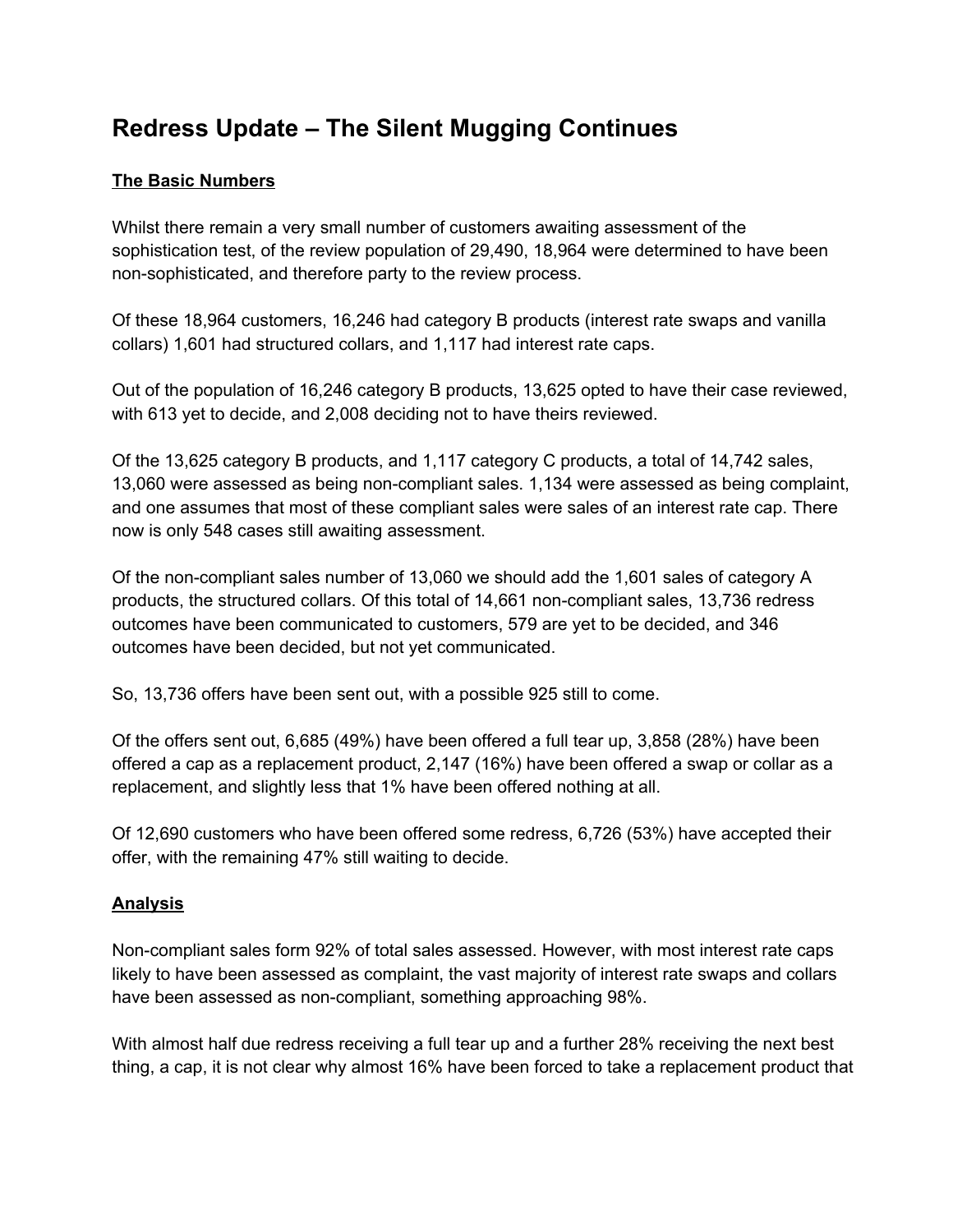is either another swap or a vanilla collar, as those two products have been found to have been largely mis-sold too.

The banks have sold far paid out, or committed to pay out a little over 1 billion pounds in redress payments. With little under half of customers still yet to respond to their offer, the final outcome is likely to be somewhere north of 2 billion pounds. Just how far north it is impossible to say because in the cases with Barclays, the customer does not have the option to accept, and still put in a claim for consequential losses, and because there is not sufficient information yet as to how many of those that have accepted, and those that still have not, plan to put in consequential loss claims.

The banks have collectively made provisions of a little over 3 billion pounds to settle all claims. If basic redress therefore for the 47% who have yet to accept is given, taking the total up from 1 billion to 2 billion, there appears to be approximately 1 billion available and marked for consequential loss claim.

At QA Legal we have written a series of articles about the review process, airing some of our major concerns. These concerns include the substitution of replacement products, which appear in many cases to have been decided in the interests of purely saving money. Why insist otherwise on a replacement product the like of which has been massively mis-sold? Do the banks truly believe that the replacement product would have been appropriate? Had a customer really wanted interest rate protection, the only truly valid product would have been an interest rate cap.

Some of the calculations of break costs of replacement products have been incorrect too, inflated upwards in order to retain maximum profitability on the original sale. How can banks offer redress with one hand, and then take it away with the other, whilst the FCA and the Independent Person looks on? This is another scandal in the brewing.

Finally, early evidence is that the banks intend to treat consequential losses with the same level of disdain that they had when they sold these products in the first place. The level of where the Legal Test bar is placed appears to be very high, and unfathomable, and not at all aligned to true legal principles. This needs to be challenged. It is sad to see the regulator sit by and let this silent mugging happen under its nose. The UK needs a tough regulator; lack of teeth was partly why the Financial Services Authority was disbanded and split into two, the Financial Conduct Authority and the Prudential Conduct Authority. Sadly, early signs that the FCA will apply more muscle are not encouraging.

Simon Jaquiss